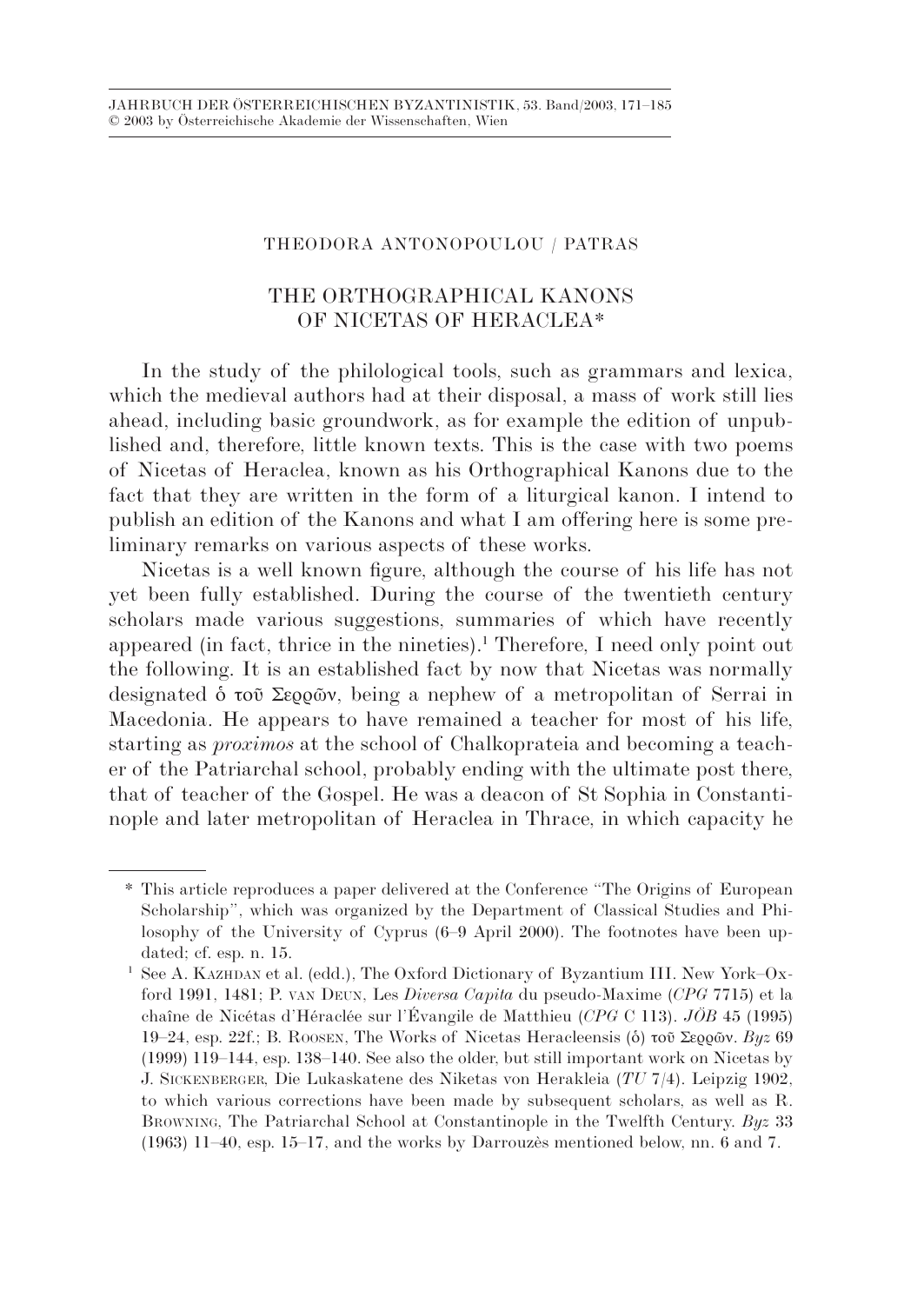was involved in the dogmatic controversy concerning Eustratios of Nicaea. The date at which he became a metropolitan was set by J. Darrouzès at 1117 on the basis, on the one hand, of Nicetas' discourse against Eustratios of Nicaea, which refers to Nicetas by his new title and can be safely dated to shortly after 27 April 1117, and on the other hand, of the evidence of the oldest manuscript containing Nicetas' *catena* on Luke, Vaticanus gr. 1611, begun on 11 June 1116 and finished after 19 May 1117, the title of which refers to Nicetas as a deacon and teacher. This date was repeated in two recent accounts of Nicetas' life, which at the same time downplayed  $(hough in different ways)<sup>2</sup>$  the analysis of J. Irigoin that proved the South Italian instead of the frequently assumed Constantinopolitan origin of the manuscript in question. The implication of this change of location was fully recognized by Irigoin, namely that this codex cannot serve as *termi*nus post quem for the ascent of Nicetas to the metropolitan throne.<sup>3</sup> Therefore, one should only go so far as to state that in April 1117 Nicetas was already metropolitan of Heraclea.4 Nothing is known of the later period of his life. This reversal of facts has a direct impact on the possible date of Nicetas' birth, over which confusion prevails, ca. 1050 and 1060 having replaced the once accepted date of 1030. In fact, if Nicetas had actually become metropolitan in 1117 and given that he was a teacher of St Sophia by 1088/9,<sup>5</sup> he should have been born around 1060, as maintained by Roosen following Darrouzès; otherwise, he would have been over 60 years of age and too old for the post.<sup>6</sup> Since, however, 1117 is no longer an obstacle, an earlier date of birth is not out of the question and the suggestion of ca. 1050 by Kazhdan (and, originally, van Deun) may well be preferred.

Nicetas was a prolific author. He is mostly known for his *catenae* on the Gospels of Matthew, Luke, and John and a commentary on Gregory of Nazianzus. He also wrote several grammatical poems, the product of his teaching activity in Constantinople. However, the exact extent of his

<sup>2</sup> See VAN DEUN, Les *Diversa Capita* 22f.; ROOSEN, Works 140 n. 124.

<sup>3</sup> See his Pour un bon usage des abréviations: le cas du Vaticanus graecus 1611 et du Barocci 50. *Script* 48 (1994) 3–17, esp. 9.

<sup>4</sup> As do BROWNING, Patriarchal School 17; P. GAUTIER, Théophylacte d'Achrida. Lettres (*CFHB* 16/2). Thessalonica 1986, 95; and KAZHDAN, *ODB* III, 1481.

<sup>5</sup> On the latter point see below on the dating of the Kanons.

<sup>6</sup> See J. DARROUZÈS, Documents inédits d'ecclésiologie byzantine (*Archives de l'Orient chrétien* 10). Paris 1966, 54–57, esp. 57; ROOSEN, Works 139 n. 118; cf. P. VAN DEUN, Nicétas d'Héraclée, Commentaire sur l'Évangile de S. Matthieu: Édition critique du Chapitre 4. *Byz* 71 (2001) 517–551, esp. 517, who accepts this dating, while in his Les *Diversa Capita* 22, he had opted for ca. 1050.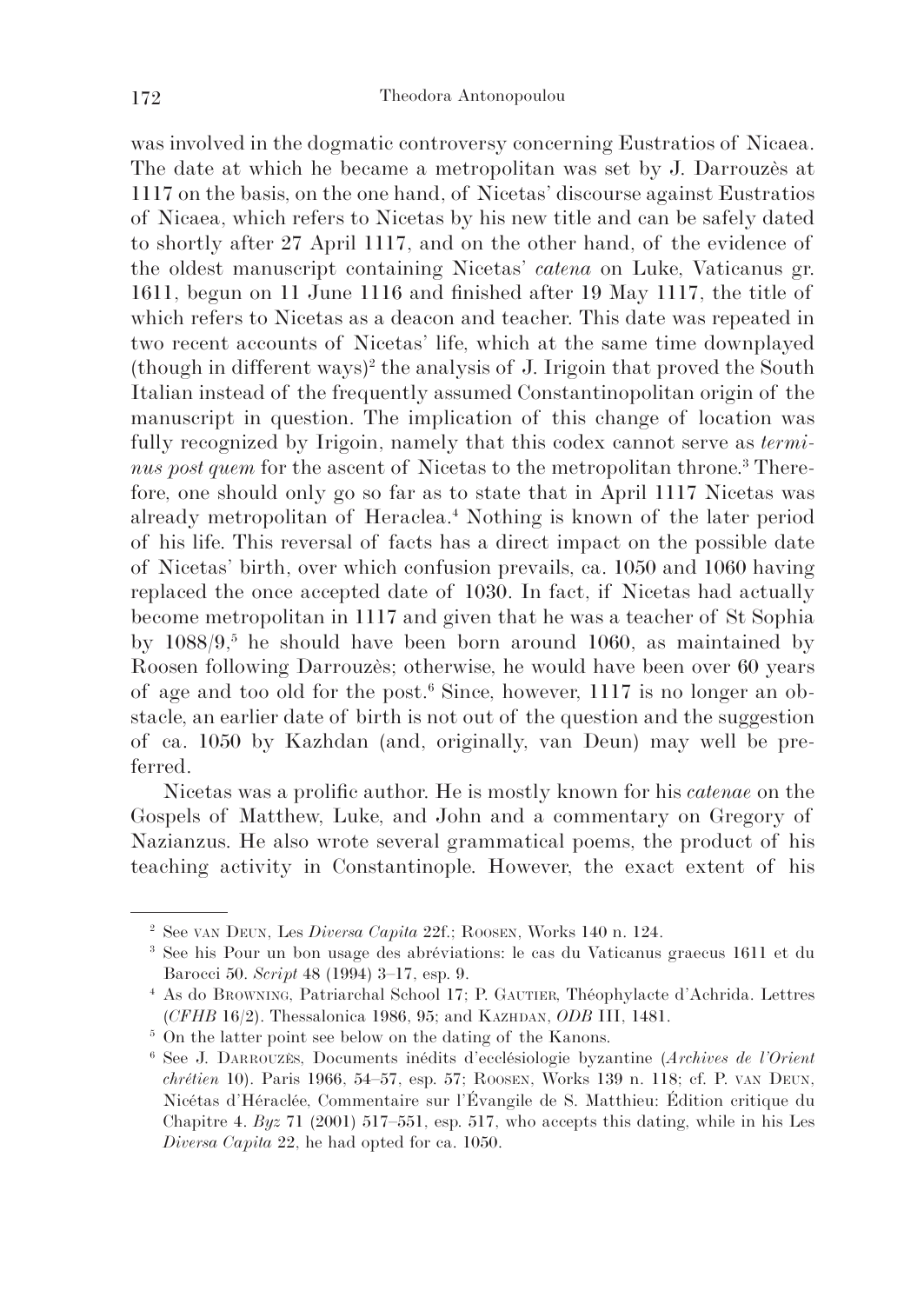oeuvre remains relatively uncertain. The most comprehensive list of Nicetas' works, both secular and ecclesiastical, was compiled by Roosen in his recent article already mentioned. This list certainly fills a vacuum giving both Nicetas' published and unpublished authentic works as well as works the authenticity of which is either to be proven or has been refuted; however, without an inspection of the manuscripts the list has a provisional character, as the author himself states.7 A definitive list of all of Nicetas' works will not be possible until all of the unedited works are published and arguments put forward regarding the authenticity of certain works attributed to him.

As far as scholarly work on the Kanons is concerned, the first to have dealt with them was Leopold Cohn in 1886 in the first *Epimetrum* to his study and edition of Nicetas' verses on mainly geographical names, which in the manuscripts are usually found together with the Kanons.8 Without an accompanying study, Cohn offered an edition of the first two odes (odes α΄ and γ΄) of the first Kanon (henceforth Kanon A, inc. Ειὸς τὰ ὀξύτονα as opposed to Kanon B, inc. Τὸ ἄλφα τὴν κατ᾿ ἀρχάς, in accordance with their order in most of the manuscripts and their so far standard designation which was assigned to them by Cohn).<sup>9</sup> This edition was based on three codices, Dresdensis Da 37 (14th cent. med.), Parisinus gr. 2558 (15th cent. in.) and Vindobonensis theol. gr. 203 (14th cent.). In the apparatus the editor identified the model of the Kanon as the famous eighth-century kanon on the Dormition of the Virgin Mary by John of Damascus (in ἦχος  $\delta'$ ).<sup>10</sup> He also briefly noted that there are certain unspecified discrepancies in the fourth and the last verses of the troparia of the first ode. This partial edition is inadequate for reasons that will be explained below.

<sup>7</sup> It should be noted that no. 1.2.1. is not an independent theotokion, but belongs to Nicetas' first orthographical Kanon (no. 1.1.3.1.), as DARROUZÈS, to whom ROOSEN, Works 128 refers, clearly stated, see his Notes de littérature et de critique. *RÉB* 18 (1960) 179–194, esp. I. Nicétas d'Héraclée ὁ τοῦ Σερρῶν, 179–184, esp. 181f. A few months later and independently of Roosen, Nicetas' grammatical poems were dealt with by J. SCHNEIDER: La poésie didactique à Byzance: Nicétas d'Héraclée. *Bulletin de l'Association Guillaume Budé* 58/4 (1999) 388–423; based on the testimony of three manuscripts he adds two more unedited grammatical poems in hymnic form, see esp. pp. 393 and 417 n. 115.

<sup>8</sup> See his Nicetae Serrarum episcopi Rhythmi de marium fluviorum lacuum montium urbium gentium lapidum nominibus. *Neue Jahrbücher für Philologie und Pädagogik* 133 (1886) 647–666, esp. 661–664.

<sup>&</sup>lt;sup>9</sup> "Canon prior" and "canon alter", see ibid., 661; only the critical edition of the Kanons will definitively decide on the correctness or not of this designation.

 $10$  See the edition in W. CHRIST – M. PARANIKAS, Anthologia graeca carminum christianorum. Leipzig 1871; repr. Hildesheim 1963, 229–232.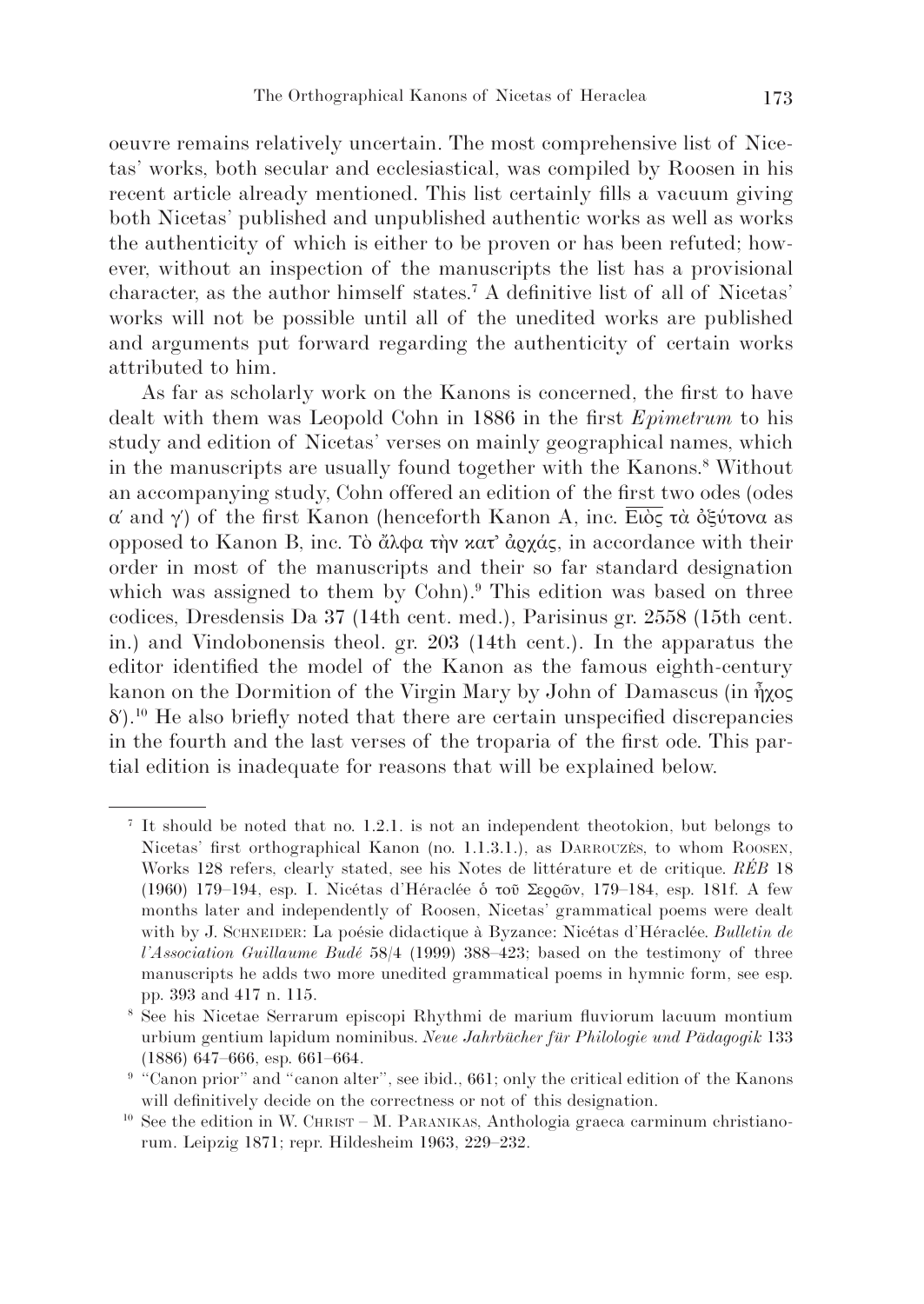Two years later a brief and for a long time the only study of the Kanons in question appeared as part of P. Egenolff's classic study of the Byzantine orthographical texts, the edition of which he was preparing for the planned fifth volume of the *Grammatici Graeci*. He pointed out the practical purposes served by the kanon form of the poems and listed, based on the information of Cohn, several codices containing the Kanons.11

In the following decades brief treatments of or references to the Kanons appeared as part of accounts of Byzantine orthographical literature by K. Krumbacher, C. Wendel, and H. Hunger, and of Byzantine parahymnography by K. Mitsakis.<sup>12</sup> Moreover, in so far as they provide evidence for the person of the author, the colophons of the two Kanons were the focus of studies by J. Darrouzès<sup>13</sup> and Anna Maria Guglielmino; the latter also argued in favour of a collection of Nicetas' grammatical works which ended with Kanon A.14

Finally, without knowledge of Guglielmino's article, Jean Schneider came to a similar conclusion in his recent article on Nicetas' grammatical poetry, suggesting that the two Kanons formed an indispensable part of a collection entitled Πόνημα which included (almost) all of Nicetas' grammatical poems in various hymnic forms. He also made important observations with regard to the literary nuance of the language of the Kanons, applied by the author in place of the traditional dry grammatical terms, as well as to the audience of these poems and their manuscript tradition.<sup>15</sup>

<sup>11</sup> See his Die orthographischen Stücke der byzantinischen Litteratur (Wissenschaftliche Beilage zu dem Programm des gr. Gymnasiums Heidelberg für das Schuljahr 1887/88). Leipzig 1888, esp. 27–29.

<sup>12</sup> K. KRUMBACHER, Geschichte der byzantinischen Litteratur von Justinian bis zum Ende des oströmischen Reiches (527–1453). Munich 2 1897, 587f.; C. WENDEL, Orthographie. *RE* 18/2 (1942) 1452f.; H. HUNGER, Die hochsprachliche profane Literatur der Byzantiner II (Byzantinisches Handbuch im Rahmen des Handbuchs der Altertumswissenschaft 5. Teil). Munich 1978, 20f.; Κ. MITSAKIS, Βυζαντινὴ καὶ νεοελληνικὴ παραϋμνογραφία. *Κληρονομία* 4 (1972) 303–360, esp. 328–332 (= Byzantine and Modern Greek Parahymnography, in: D. CONOMOS [ed.], Studies in Eastern Chant V. Crestwood 1990, 9–76, esp. 38–44).

<sup>13</sup> Notes 181–183.

<sup>14</sup> Un maestro di grammatica a Bisanzio nell'XI secolo e l'epitafio per Niceta di Michele Psello. *Siculorum Gymnasium* 27 (1974) 421–463, esp. 435–439 (note that the main argument of this article, namely the identification of Nicetas of Heraclea with the *grammatikos* Nicetas, on whom Psellos wrote a funeral oration, is at fault).

<sup>15</sup> SCHNEIDER, La poésie didactique. This article, published in December 1999, was brought to my attention during the Conference at which this paper was delivered, in early April 2000, by Prof. A. Wouters, whom I cordially thank. Since that article and the present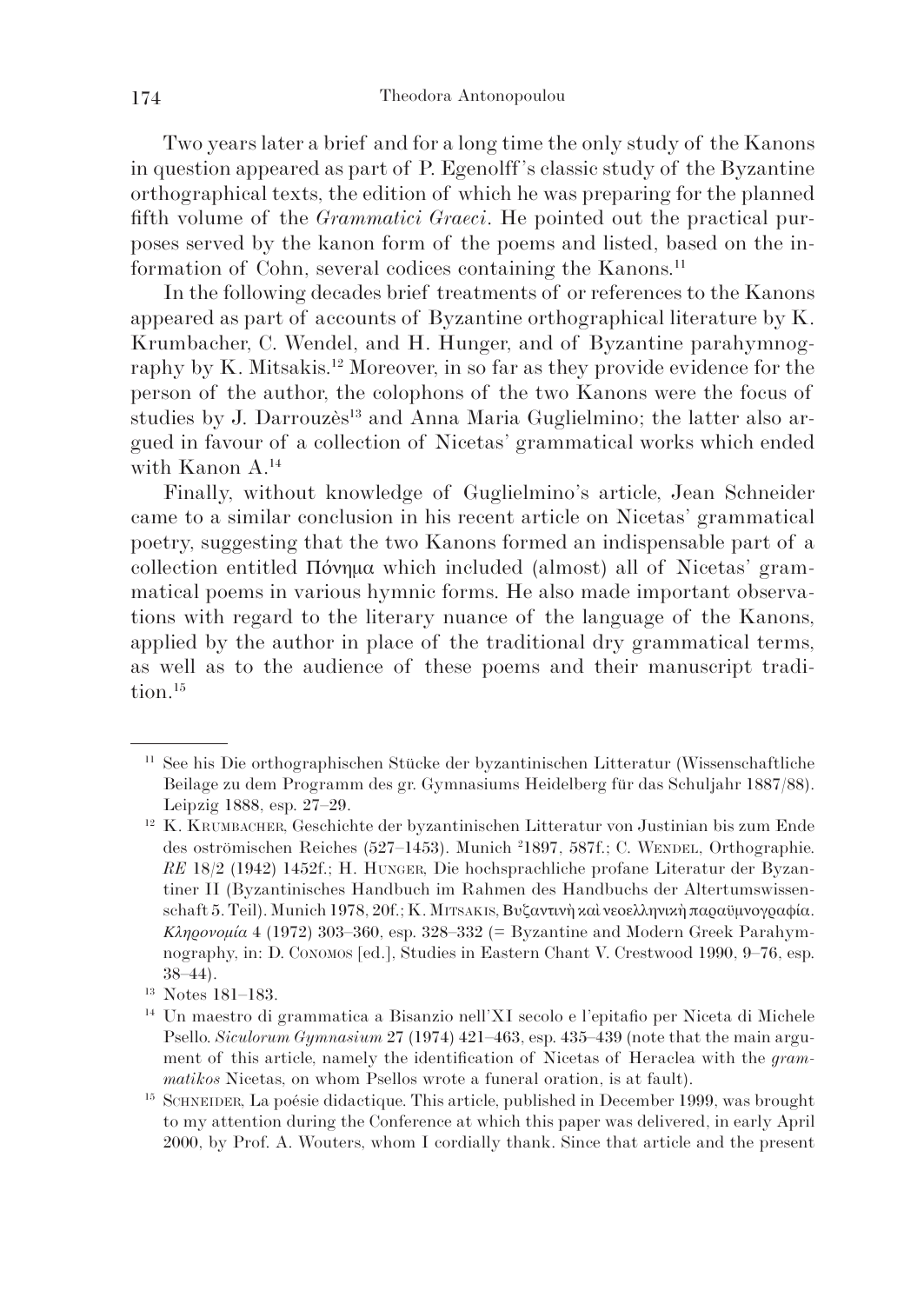The Kanons can possibly be dated on internal criteria. As Darrouzès showed, the first troparion of the colophon of Kanon A is the work of Nicetas, who on his own testimony composed the Kanon while still *proximos* at the Chalkoprateia. On the other hand, another troparion of this colophon as well as most of the colophon of Kanon B are the work of a copyist (see below), who worked while Nicetas had already become a metropolitan. Since Nicetas' original colophon can be interpreted as implying that his uncle Stephanos, the metropolitan of Serrai, who was still alive in 1071, was already dead when the Kanons were composed, we possibly have both an approximate date for Nicetas' activity as *proximos* and a *terminus post quem* for the composition of the Kanons.<sup>16</sup> The *terminus ante quem* is provided by two letters (nos. 7 and 70) of Theophylact of Ochrid addressed to the *didaskalos* Nicetas, that is Nicetas as teacher of the Great Church. The earliest of these letters (no. 7) should probably be dated to 1088/9, shortly after Theophylact went to Ochrid.17

The basic structure of both Kanons is typical for the genre. Each consists of eight songs or odes numbered  $\alpha'$  and  $\gamma'$  to  $\theta'$ , since the second ode with its originally mournful character was, as usual, left out. Each ode consists in turn of a varying number of stanzas or troparia following the musical and metrical pattern of the heirmos, the model stanza of the ode. The metre is based on the number of syllables and the placement of the accents of each verse, which correspond to those of the respective verse of its heirmos. In accordance with a large part of the tradition, Nicetas did not compose the melodies himself, but followed well-known musical pat-

paper, which had already been announced with an accompanying abstract in mid-1999 in the circular of the Conference and has a considerably different viewpoint, were written independently of each other, I have not incorporated Schneider's remarks into the main text (except for a couple of explicitly mentioned references), but referred to him in the footnotes whenever needed. The same holds true for another work by Schneider which was published in the meantime and in which occasional passing references to Nicetas' Kanons are also found, see his Les traités orthographiques grecs antiques et byzantins (*Corpus Christianorum. Lingua Patrum* 3). Turnhout 1999.

<sup>16</sup> DARROUZÈS, Notes 183. On the other hand, see ID., Documents 57, following whom ROOSEN, Works 139f. dates Nicetas' activity as *proximos* and the writing of his grammatical works between 1080 and 1088/9; but the former date is only based on the inferences drawn from the acceptance of 1117 as the year of Nicetas' enthronement, namely that if Nicetas had been born ca. 1060, he probably started teaching around the age of 20; however, as mentioned above, the date of Nicetas' birth could be earlier by a decade.

<sup>17</sup> See GAUTIER, Théophylacte 95; ROOSEN, Works 129, 139f.; a third letter, no. 91, was probably also addressed to Nicetas, see GAUTIER, Théophylacte 96; ROOSEN, Works 129.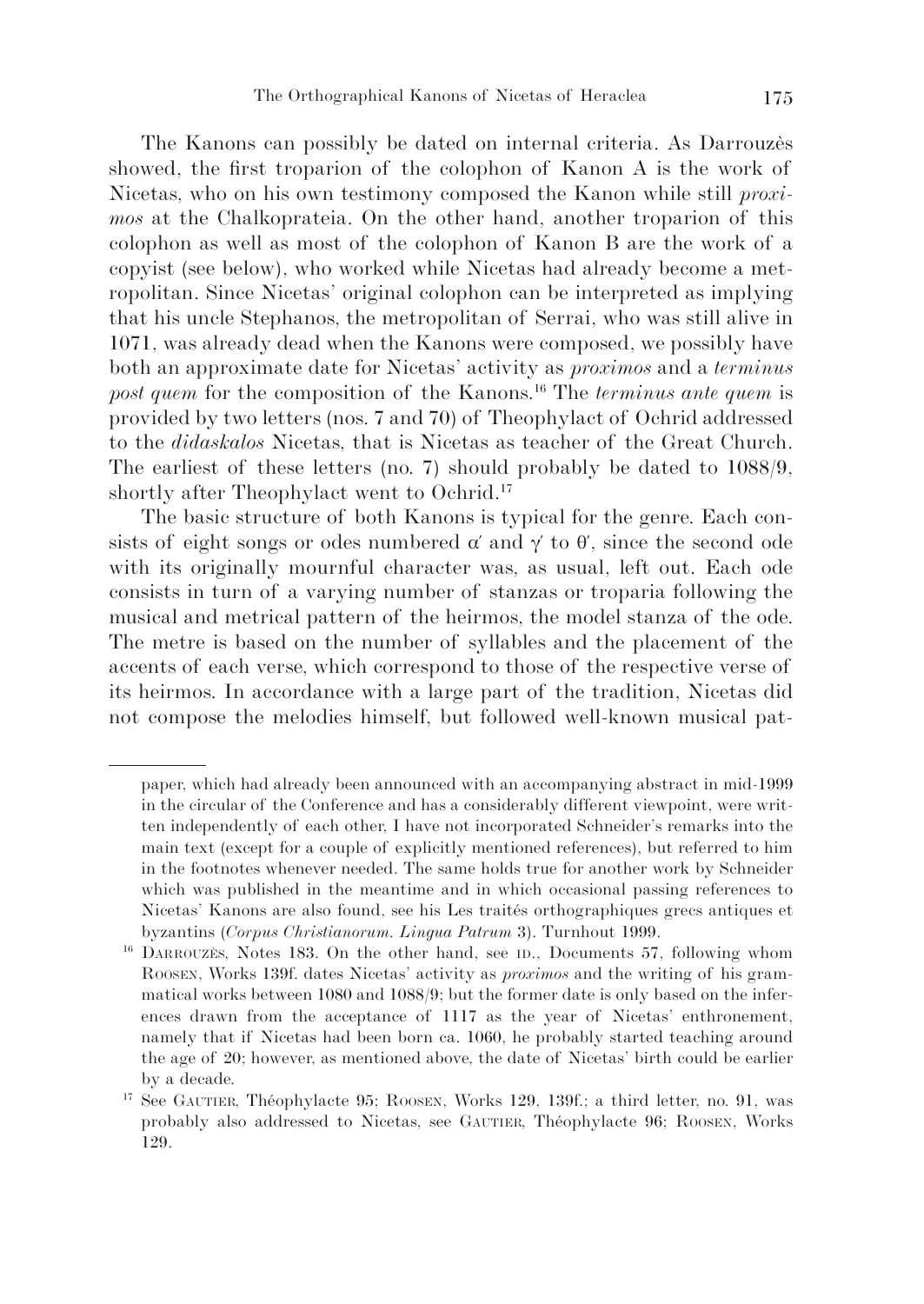terns of older kanons.18 In fact, he borrowed the musical and metrical pattern not only of the first but also of the second Kanon from John of Damascus, the model of Kanon B being John's Easter Kanon included in the Parakletike, inc. Θαλάσσης τὸ ἐρυθραῖον (also in ἦχος δ').<sup>19</sup>

As far as the length of the Kanons is concerned, certain conclusions can be drawn based on the study of all surviving manuscripts. Kanon A consists of 152 troparia in total, their number in each ode ranging from 10 to 34. The last three troparia form the poem's colophon. However, one of them (inc. Δέσποινα ἁγνή) does not come from Nicetas' hand, but as mentioned above, was added by a copyist named Stephanos, $2<sup>0</sup>$  who was careful enough to successfully follow the heirmos of the original. No internal evidence points to the authorship of another troparion of the colophon (inc. "Ονομα καλόν) which praises the book, but there is no reason to deny its attribution to Nicetas. In fact, in some manuscripts this troparion precedes the one by the copyist.21 Kanon B consists of 178 troparia. It is noteworthy that in a considerable number of manuscripts, a group of five troparia are absent from the sixth ode. The length of each ode varies from 9 to 30 troparia, while the last four form the colophon. Of the latter, however, only the first, which is again a praise of the work, probably belongs to Nicetas, whereas the last three were written by the copyist Stephanos, who included his name in the last two.<sup>22</sup> As was the case with Kanon A, Stephanos followed carefully the respective heirmos. The extraneous character of the additions by the copyist is revealed by the fact that the

<sup>&</sup>lt;sup>18</sup> On the kanon, which allowed a variety of melodies equal to the number of heirmoi and had become increasingly popular already in the eighth century, see the classic study by E. WELLESZ, A History of Byzantine Music and Hymnography. Oxford <sup>2</sup>1961, 198– 228.

<sup>&</sup>lt;sup>19</sup> See Παρακλητική ήτοι Όκτώηχος ή μεγάλη. Athens 1959, 182–187; the heirmoi in S. Eu-STRATIADES, Εἱρμολόγιον (Μνημεῖα Ἁγιολογικά) *(Ἁγιορειτικὴ Βιβλιοθήκη* 9). Chennevièressur-Marne 1932, 94 under the name of John the Monk, as is also the case with the heirmoi of Kanon A, see ibid., 99–100. However, John the Monk cannot always be identified with John of Damascus, see WELLESZ, A History of Byzantine Music 237. On the identification of the model of Kanon B see also SCHNEIDER, La poésie didactique 394 and n. 40 (John the Monk).

<sup>&</sup>lt;sup>20</sup> In some manuscripts other names appear, that is Hyakinthos, Mark, and Constantine; see DARROUZÈS, Notes 182; also GUGLIELMINO, Un maestro 437 and n. 83, and SCHNEIDER, La poésie didactique 394–395. The evaluation, however, of the manuscript tradition has led me to the conclusion that these names are variations of the original name, that is Stephanos, by the respective scribe.

<sup>21</sup> E.g. in Vaticanus gr. 868.

<sup>22</sup> The name again differs in some manuscripts: Hyakinthos, John, Sisoes, Mark; cf. above n. 20.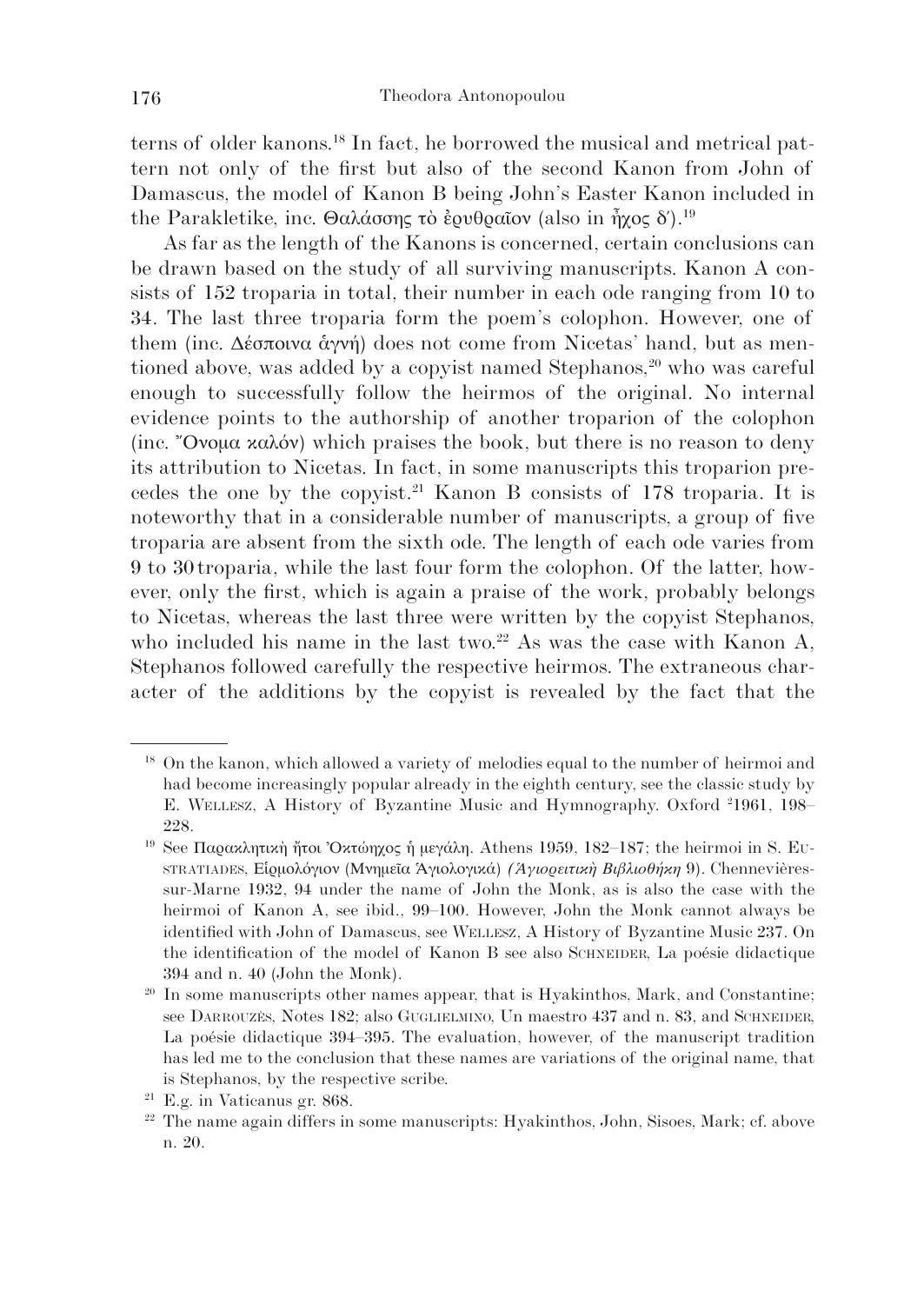troparia that are certainly his in both Kanons are omitted in part of the manuscript tradition.23

So far there has been no detailed description of the contents or structure of the Kanons apart from some general remarks, something only to be expected for a practically unedited text. Moreover, the publication of only two odes proved confusing in this respect, leading Wendel and Hunger to state that their structure is not clear at all.<sup>24</sup> Taking both poems into consideration, the following observations can be made (it goes without saying that a definitive description will have to wait until we possess a critical edition).25

As regards the subject of the Kanons, according to the (original) colophon of Kanon A, its contents are defined as *antistoicha* and rules (A9.29 τοῖς ἀντιστοίχοις βρίθουσα καὶ πυκνουμένη καλῶς τοῖς κανόσιν). This description also applies to Kanon B, since both Kanons deal with the antistoicha, namely the four series of corresponding vowels in the iotacistic and related pronunciation, which had already prevailed for a long time: αι / ε, ι / η / ει, ο / ω, and υ / οι. It is characteristic that in part of the manuscript tradition the title "Kanons on the antistoicha" (Κανόνες περὶ ἀντιστοίχων) appears.<sup>26</sup> The purpose of the examination is to ascertain whether certain words or parts thereof are spelled with one or the other of the single vowels or "diphthongs" of the same pronunciation. Each of the cases dealt with is illustrated by several examples, for some of which an *explicatio* is provided. There is no apparent system as to when such "lexical glosses"<sup>27</sup> appear and

<sup>23</sup> E.g. in the thirteenth-century Vindobonensis phil. gr. 323. On the publications of the colophons as well as the scribal additions to them see SCHNEIDER, La poésie didactique 393–395 nn. 37–39, 41, 42, and 44, who publishes Nicetas' colophons too, see ibid., 411f.; to these add the publication by GUGLIELMINO of the original and scribal colophons of both Kanons in their entirety, see Un maestro 435–438. In all these publications the troparia appear in prose form.

<sup>24</sup> WENDEL, Orthographie 1453; HUNGER, Literatur II, 20.

<sup>&</sup>lt;sup>25</sup> In the following references are made to Cohn's edition (see above n. 8, pp.  $662-664$ ) for the first two odes of Kanon A, and to cod. Vindobonensis phil. gr. 154 (14th cent.) for the rest of the poems. The Vindob. belongs to a group of manuscripts that preserve the fullest version of the Kanons with the exception of the aforementioned five troparia in B6 (SCHNEIDER's references are to cod. Parisinus gr. 2558, see La poésie didactique 404; this manuscript preserves the five troparia in B6, but omits B3.5 and presents an occasionally deviating order of the rest, which is peculiar to it).

<sup>26</sup> E.g. in cod. Vindobonensis phil. gr. 323, f. 5r with reference to both Kanons, and cod. Laurentianus Plut. 57.26, f. 92r with reference to Kanon B.

<sup>27</sup> See K. ALPERS, Theognostos Περὶ Ὀρθογραφίας. Überlieferung, Quellen und Text der Kanones 1–84. Hamburg 1964, 27.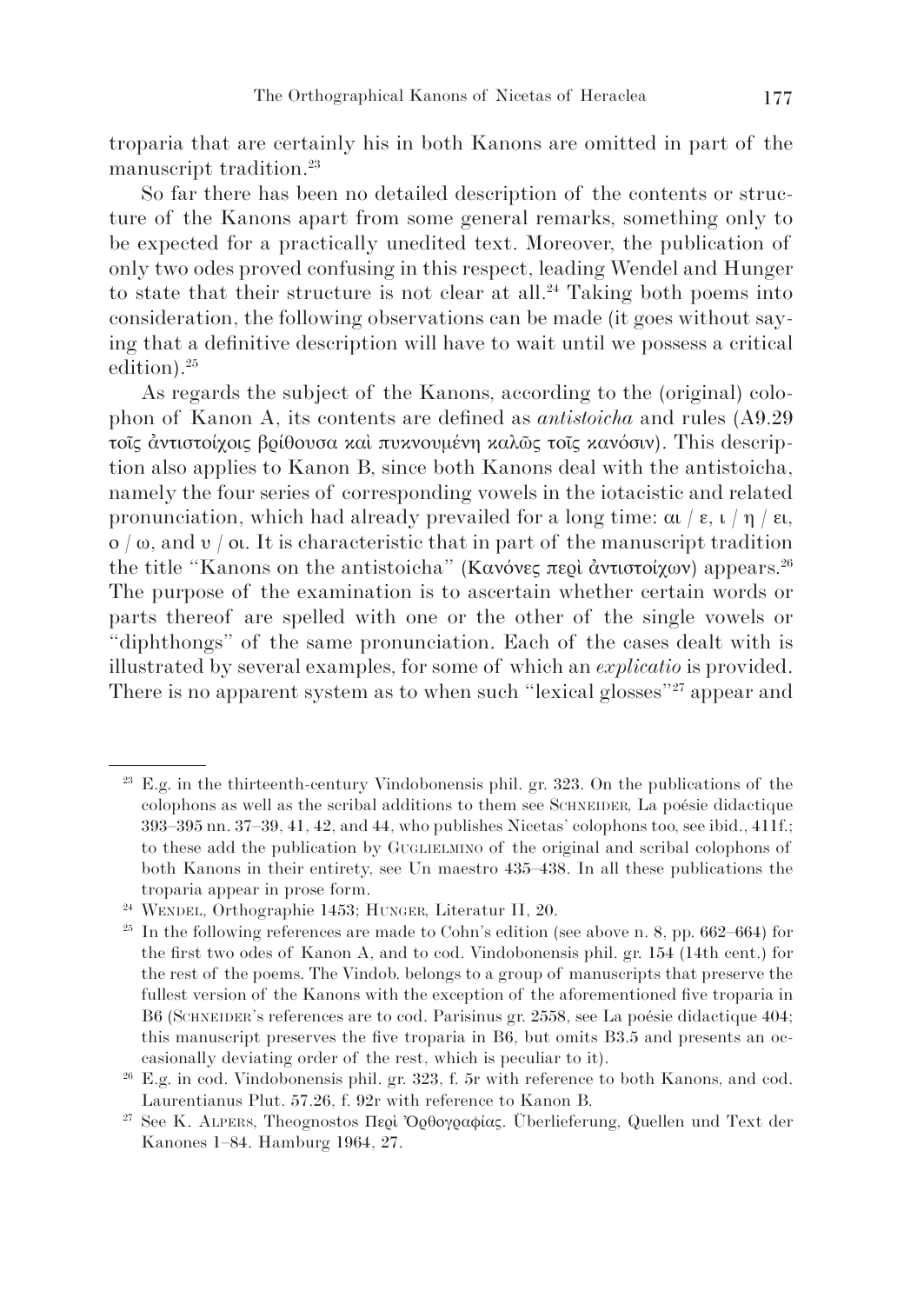it seems plausible that the presence of *explicationes* depends not so much on the degree of difficulty of a given word, since certain difficult words are left unexplained, but mainly on the *ad hoc* metrical needs in order to fill a verse with words of correct accents. Etymologies are sometimes included, usually so as to group certain words around their root.

The principle behind the structure of these works is first and foremost alphabetical. The Kanons can be divided into groups of troparia encompassing whole odes or parts thereof, each group dealing with a letter of the alphabet. Such an alphabetical order was not Nicetas' invention. There is, however, a peculiarity pertaining to his works. The two Kanons are complementary to each other in that they divide the letters of the alphabet between them, so that one has to go constantly from one Kanon to the other in order to complete the series. Kanon A covers in this order letters ε (Odes 1 and partly 3), ζ, η (O. 3), β (O. 4), γ (O. 5), ι (and β again) (O. 6), κ, λ, μ (O. 7), π, ρ, σ (O. 8) and ω (O. 9), while B covers α (O. 1 and 3), γ, δ (O. 4), ε (O. 5), η (O. 6), θ, ι (O. 7), ν, ξ, ο (O. 8), τ, υ, φ, χ and ψ (O. 9). This means that all the letters of the alphabet are covered once except  $\gamma$ ,  $\varepsilon$ ,  $\eta$ and ι which appear in both poems. Such a situation entails the hand of a single author who envisages the two works as parts of the same whole and precludes the possibility of other kanons eventually belonging to the same group. On the other hand, one notices that in the first half of Kanon A the alphabetical order is somewhat perturbed, since ε to η come before β and γ, while β appears again a little later in the same Kanon.<sup>28</sup>

The second structural principle of the Kanons is the antistoichical one applied within each letter group. On the one hand, each consonant (or combination of consonants) is followed by the antistoicha, which tend to appear in their traditional order, i.e.  $\varepsilon$ ,  $\varepsilon$ ,  $\theta$ ,  $v$ . Presenting or  $/v$  and  $v$  separately is an indication of the burden of tradition on the teachers of grammar, since οι and υ were already pronounced as /i/ by Nicetas' time. On the other hand, each letter group concerning a vowel deals with the phonemes the written form of which consists of, starts, or occasionally ends with the vowel in question, as well as with the respective antistoicha. For example, in A1 and 2, under epsilon we get  $\epsilon$  /  $\iota$  /  $\eta$ , as well as  $\epsilon$  on its own, and its

<sup>28</sup> SCHNEIDER, La poésie didactique 395 rightly speaks of the "disposition alphabétique" of the Kanons; but he does not go into further detail, apart from stating that there is no overlap between the rules of the two Kanons. Furthermore, he suggests that perhaps Kanon B was added to the collection of Nicetas' hymnic poems, the so-called Πόνημα, at a later stage, see La poésie didactique 418. The way, however, the two Kanons share the letters of the alphabet seems to preclude a second edition.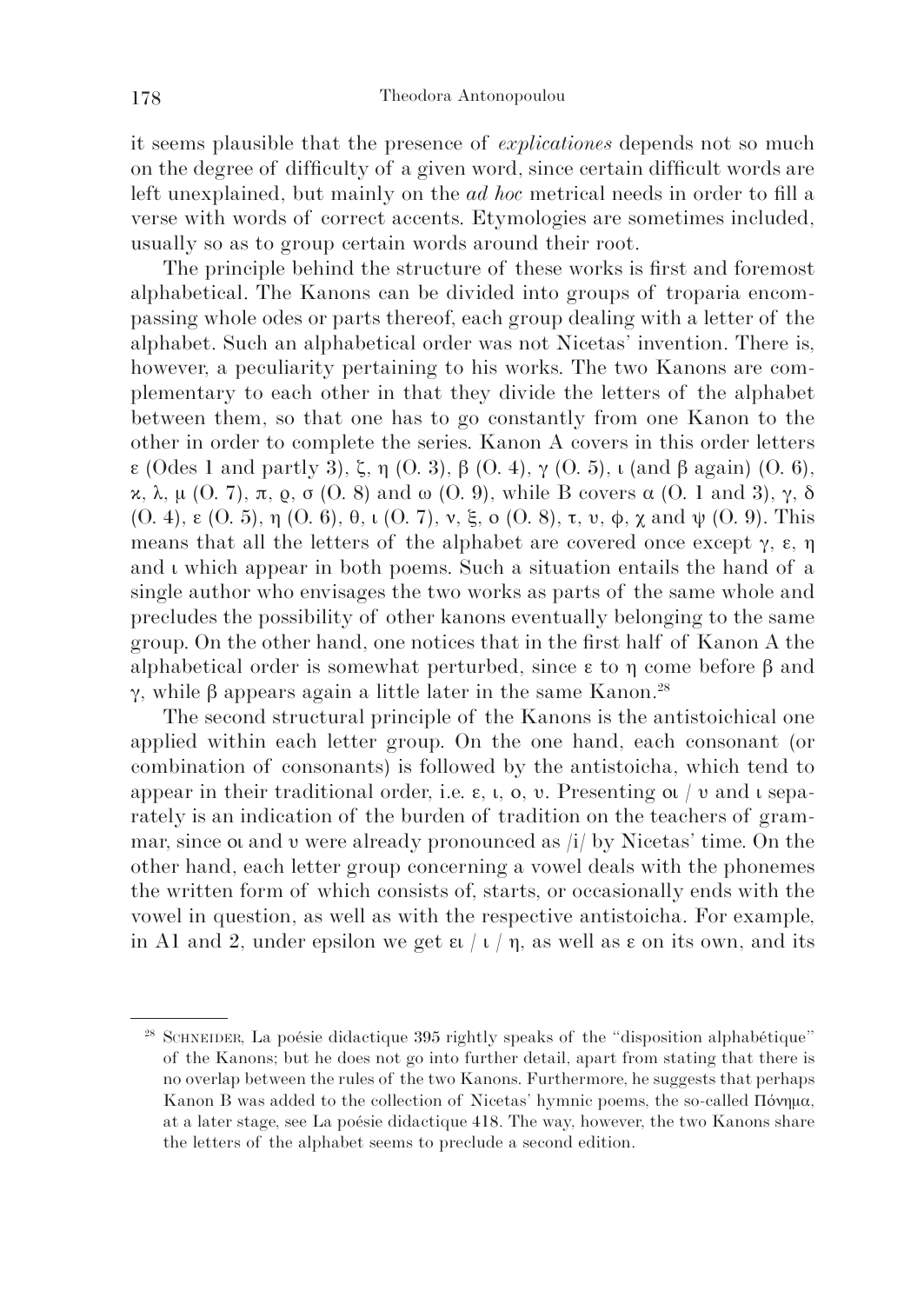antistoichon αι. Likewise, in B1, under alpha we get the antistoicha αι / ε (plus consonant or vowel). Judging, however, from the order of cod. Vindobonensis phil. gr. 154, this principle is not a strict one, as occasionally troparia on irrelevant letters make their appearance.

It is noteworthy that in principle this double order, alphabetical and antistoichical, is not peculiar to Nicetas. It has, for example, been applied, though in a different manner, in a form of epimerisms falsely attributed to Herodian, the principles of which are described by the unknown author himself.<sup>29</sup>

Furthermore, one can also discern a tendency to deal first with the opening syllable(s) of the words, then occasionally with the middle of a word, and finally with the end-syllables. As for the order masculine, feminine, neutral nouns, verbs and adverbs, that is characteristic of the part on ποσότης of the orthographical treatises,<sup>30</sup> it does not seem to apply here as far as the contents of each letter group are concerned, though separate troparia on adverbs do appear, sometimes at the end of a section. Nevertheless, these parts of speech form the mainstay of Nicetas' examples, while he also deals with prepositions.

Finally, let it also be mentioned that sometimes special groups of words are dealt with in a separate troparion, for instance Hebrew names (e.g. A1.18), ancient names of the months (B7.18), or names of pagan feasts (B7.21). Nicetas has an expressed interest in some of these groups in other verses of his as well, for example names of stones, which are common to both the Kanons (B7.20) and the respective verses published by Cohn (*Rhythmi de lapidum nominibus*).31

The future critical edition will lay the groundwork for judging yet another aspect of the poems, that of the extent of Nicetas' ability to produce metrically sound verses, and for coming up with the definitive metrical patterns he used. For the time being, the specimen produced by Cohn on the basis of three manuscripts can serve as a rough guide. Cohn separates the troparia by using double dots and dashes  $(.-)$ , and the verses of each

<sup>29</sup> Ed. J. F. BOISSONADE, Herodiani Partitiones. London 1819; repr. Amsterdam 1963, 1ff., 157ff.; cf. WENDEL, Orthographie 1451f. with bibliography; also ALPERS, Theognostos 31f.; HUNGER, Literatur II, 23f.; SCHNEIDER, Les Traités 467ff. and 526ff. (on the antistoicharium of cod. Vaticanus gr. 23). See also SCHNEIDER, ibid., 584, 743 and La poésie didactique 395, who mentions two other comparable works, the κανόνες of cod. Vindobonensis phil. gr. 321 and the lexicon of cod. Vindobonensis phil. gr. 322.

<sup>30</sup> See ALPERS, Theognostos 13.

<sup>31</sup> Rhythmi 660f. All the names of stones in this troparion appear in the respective *Rhythmi* (but not vice versa).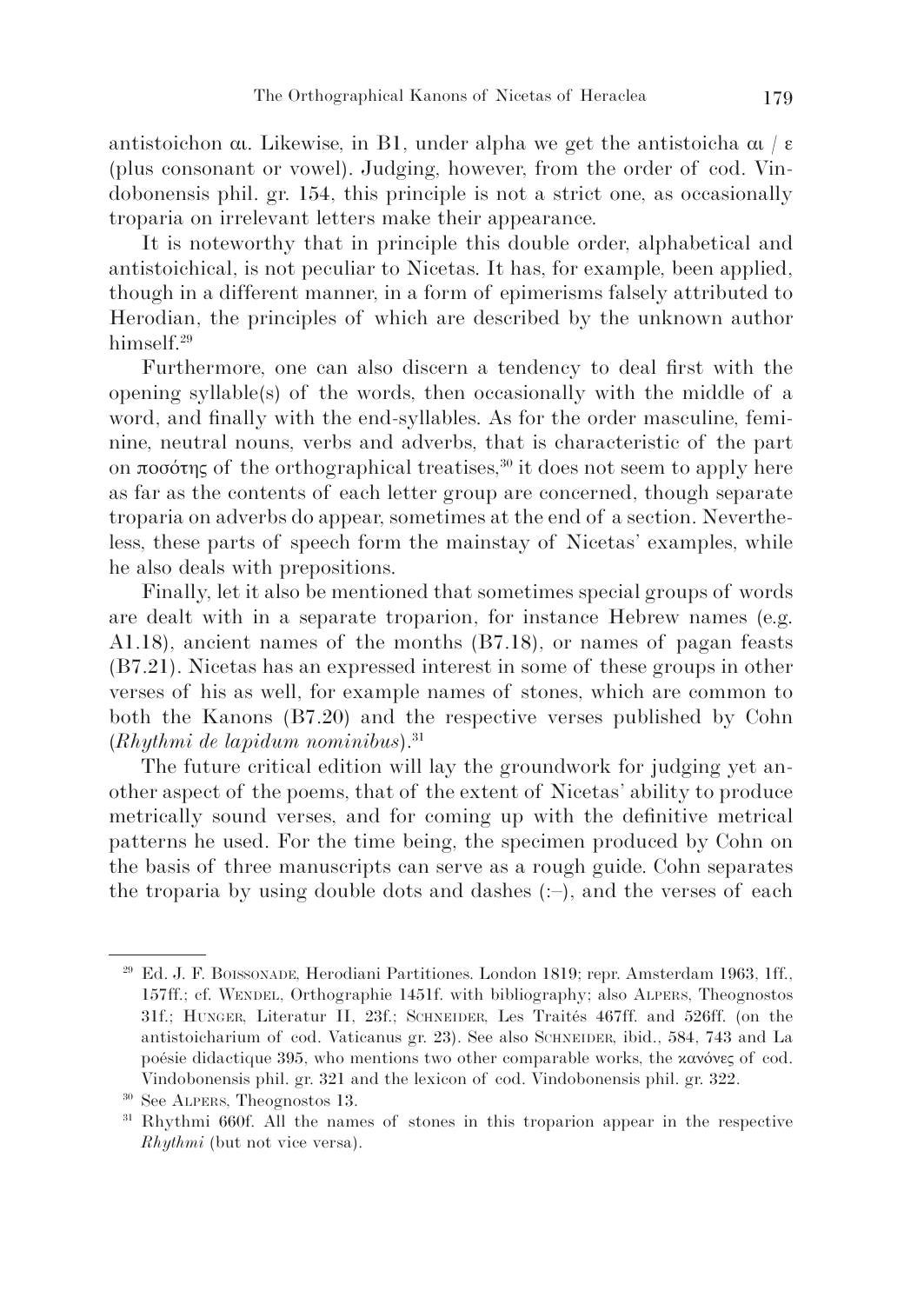troparion by vertical lines; however, since the text is printed as prose, the layout of a kanon as poetry is lost. But there are other more important points which show that Cohn's text is in need of correction. I will point out some of these problems, which can be solved if one takes meticulous account of the requirements of the hymnographic genre involved.

The first concerns the writing of the sounds, namely whether a letter of the alphabet in the manuscripts should be considered a letter and spelled out, or taken as a sound and not be spelled out in the edition. For example, in A1.5 Cohn writes (I follow his division of verses, though he makes no distinction between full and half verses with the result that the latter appear as full verses)<sup>32</sup>: τὸ τ τὸ τῆς πτώσεως  $| \dots |$  τὰ δὲ τρέποντα  $|$  εἰς σ- τὸ ι-Due to the metrical and musical pattern of these verses (– –´ – – –´ – – | ...  $| - - - - - | - - - - - - \rangle$ , they should read as follows: τὸ ταῦ τὸ τῆς πτώσεως | … | τὰ δὲ τρέποντα | εἰς σίγμα τὸ ἰῶτα. Conversely, in A1.12 the first verse τὸ ε- τὸ ψιλούμενον should be left standing, the letter epsilon being read as /e/, since the pattern of the verse is  $-$  – – – – – –. And in A1.18 instead of ίερουσαλήμ· ίῶτα δὲ one should write ίερουσαλήμ· τ δὲ following the pattern of this verse which runs as follows:  $-\frac{2}{x}$  –  $\frac{2}{x}$  – (the accent on the second syllable has been affected by the difficulty to adapt the name of the city to the metre).

The second point concerns the placement of the accents. When required by the metre and if, of course, it agrees with the contents, an accent should be of the city to the metre).<br>The second point concerns the placement of the accents. When required<br>by the metre and if, of course, it agrees with the contents, an accent should be<br>placed over certain morphemes. For example of the city to the metre).<br>
The second point concerns the placement of the accents. When required<br>
by the metre and if, of course, it agrees with the contents, an accent should be<br>
placed over certain morphemes. For exam The s<br>by the m<br>placed ov<br>19 Eig  $\overline{v}$ <br>and  $\overline{v}$ ,<br>but also and  $\overline{voc}$ , not only due to the pattern, which in both cases is  $-$  – – – – –, but also because the words dealt with are oxyton.

Finally, the third point concerns other corrections or possible emendations to the text. For example, in A1.15, for the final verses σωτάδειος ἄρειος | δημοσθένειος to read correctly, a καί should be added in the last verse before δημοσθένειος, in accordance with the manuscript tradition. In another case, that of A1.12, the troparion ends as follows: χωρὶς ὧν μνησθήσομαι | δεκατεσσάρων φωνῶν. The respective metrical pattern is  $-\left(- - - -\right)$  $\Omega$  – – –́ – – (–), which means that no metrical problem seems to exist. However, only 13 words are included in the troparion that follows, where no text is missing. An emendation to δεκατριῶν would solve the problem, without affecting the metrical pattern in any significant way. At the same time, it turns out that the unspecified discrepancies in the last verse of the

<sup>&</sup>lt;sup>32</sup> Cf. the respective division in the edition of the master kanon of John of Damascus in CHRIST – PARANIKAS, op. cit., 229; followed by MITSAKIS, who prints troparia 12–14 of Kanon A, see Παραϋμνογραφία 331.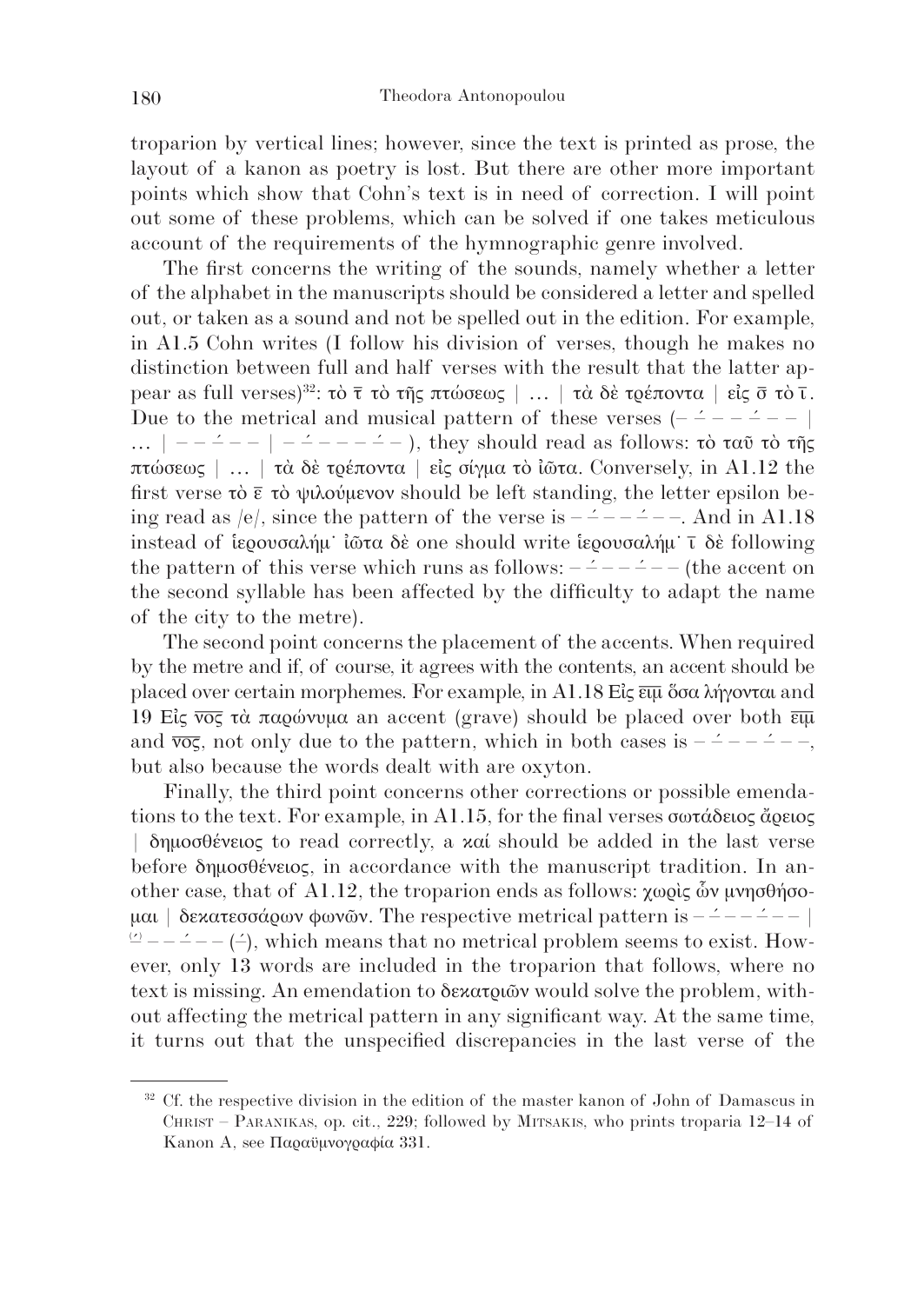troparia of A1 which, as mentioned above, were noted by Cohn were due not to Nicetas' errors and inability to produce correct verses, but to a certain degree of regulated freedom allowed by the genre.

The reasons for Nicetas' choice of the kanon form for these grammatical poems were mainly practical. Many scholars have recognized that this was a mnemotechnical device of educational character, whereby Nicetas helped his students learn correct spelling.<sup>33</sup> In this way, the subjectmatter to be learned appealed better to the students, who knew how to sing these popular ecclesiastical melodies. This sort of work did not lack a certain snobbishness on the part of the author, as has correctly been pointed out,  $34$ since in this way he demonstrated both his knowledge of the hymnic form involved and his abilities as a composer of such hymns. Nicetas was not alone in his choice, since a few other orthographical kanons exist under various names.35 Moreover, he applied the same device in several shorter didactic poems as well, which were inspired by other hymnic forms, such as exaposteilaria and stichera.36

In the Kanons Nicetas addresses a certain man (A3.13 ὦ τᾶν; B7.27; 8.6 βέλτιστε) who loves learning (A8.1 φιλομαθέστατε) and whose attention Nicetas requests (B7.26 δεῦρό μοι ἄκουε). In fact, the second person of the

<sup>33</sup> See EGENOLFF, Die orthographischen Stücke 27; DARROUZÈS, Notes 182; MITSAKIS, Παραϋμνογραφία 314, 329; GUGLIELMINO, Un maestro 435; HUNGER, Literatur II, 20; also A. TOVAR, Nicetas of Heraclea and Byzantine Grammatical Doctrine, in: Classical Studies presented to B. E. Perry. Urbana, Ill. 1969, 223–235, esp. 228 with reference to another grammatical poem of Nicetas; SCHNEIDER, La poésie didactique 418, 420.

<sup>&</sup>lt;sup>34</sup> HUNGER, Literatur II, 20, where he also suggests that no desecration was involved, as revealed by secular kanons of medical subjectmatter, which appear even more bizarre. Indeed, parahymnography of various content flourished from the eleventh century onwards, see MITSAKIS, Παραϋμνογραφία 305, 312f. SCHNEIDER, La poésie didactique 412, 418f. argues that what he interprets as the apologetic character of the colophon of Kanon B based on the notion of the Kanons as a serious game suggests that Nicetas was concerned about a possible or real indignation on the part of some religious extremists. However, there is no indication whatsoever of such a reaction among Nicetas' contemporaries. Furthermore, for parallels to the notion of the "serious game" see W. HÖRANDNER, Autor oder Genus? Diskussionsbeiträge zur "Prodromischen Frage" aus gegebenem Anlaß. *BSl* 54 (1993) 314–324, esp. 320f.; also below, pp. 182f.

<sup>35</sup> See, for example, the kanon under the name of Theodore (Ptocho-)Prodromos published by A. PAPPADOPOULOS – É. MILLER, Notice et collation d'un manuscrit grec de la bibliothèque de Smyrne contenant des lexiques grecs. *Annuaire de l'Association pour l'encouragement des Études grecques en France* 10 (1876) 121–136, esp. 131–134; cf. HUN-GER, loc. cit.; for other such kanons see MITSAKIS, Παραϋμνογραφία 333f.; SCHNEIDER, La poésie didactique 419.

<sup>36</sup> See the lists of these shorter poems in ROOSEN, Works 121–124, and SCHNEIDER, La poésie didactique 389–393.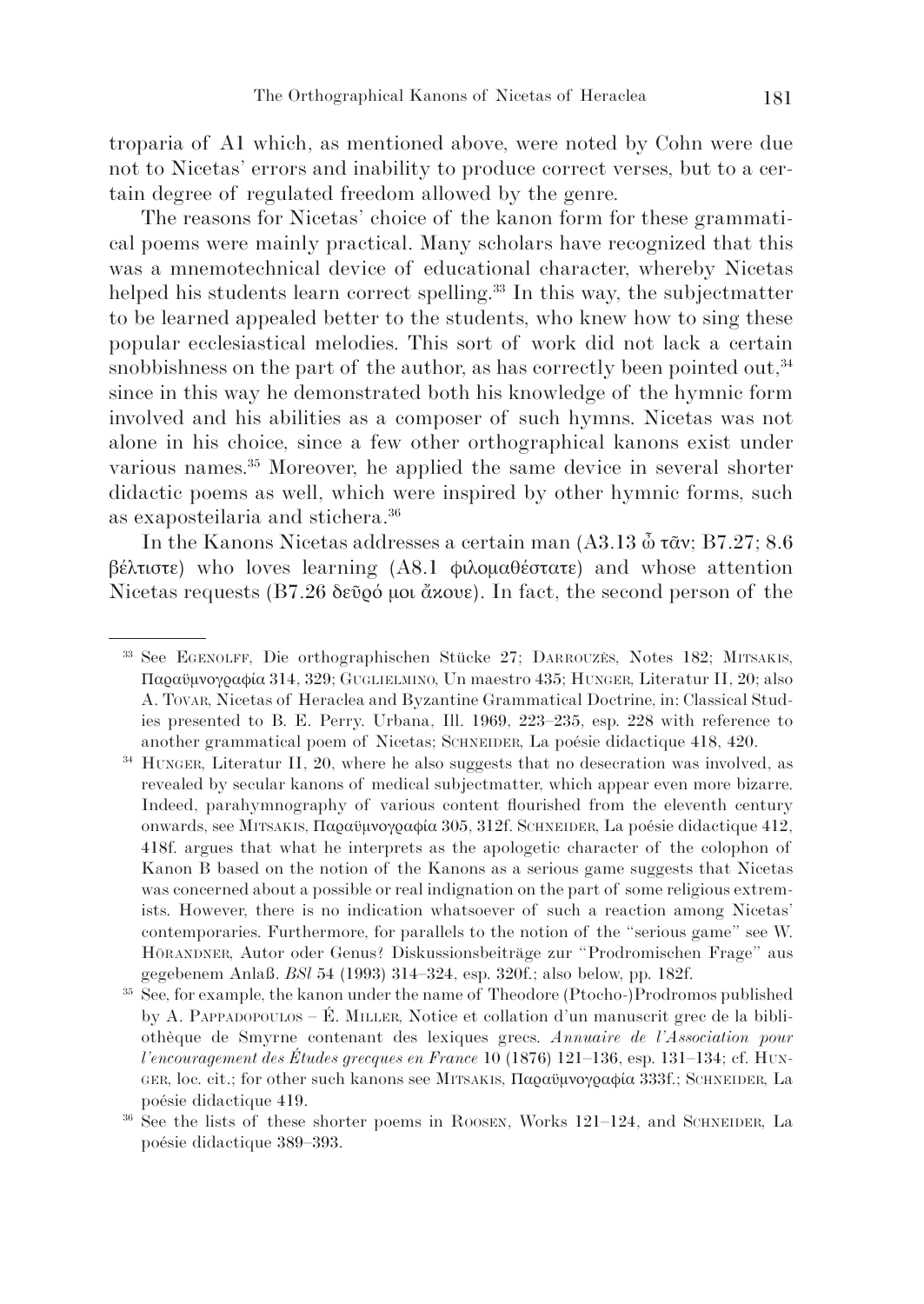imperative, and to a lesser extent the indicative, subjunctive and optative, surfaces several times (e.g. A3.2 γίνωσκε και διαφεύξη τον ὄλισθον; A8.11 μη διασπάσῃς; A3.16 σημείωσαι; A9.18 γράφοις; B1.9 ψιλογράφει καὶ βράχυνε; B3.5 συναριθμήσας … σύνταττε). These addresses, however, need not be to a specific person but are of a rather generic character including each one of his actual or potential students.37

The person of the author too is present throughout the Kanons not only in the form of the personal pronoun (e.g. A1.3 μοι), but also in the first person of a verb denoting the author's consciousness of the structure of his work (e.g. A1.13 ὧν μνησθήσομαι; B6.12 τὰ δὲ ἄλλα πλὴν εἶπον; cf. B9.17 σοὶ … σαφὲς παράδειγμα), in his statement on his knowledge of a rule (B6.1 δίφθογγον πρὸ τῶν διπλῶν οὐκ ἔγνωμεν πώποτε …), or in his care not to tire his audience excessively (B9.15 οὐ χρὴ γὰρ πλέον λέγειν τι, τοῦ κόρου φεύγοντας τὸ πλήσμιον). He can even make his audience smile at word-plays, as when he says of πενιχρός that the short  $|e|$  is due to the reverence of the poor man (A8.2 ὁ πενιχρὸς συνέσταλται ἔχων εὐλάβειαν), or that the wordy man has a long /o/ due to his folly (A8.16 ὁ στωμύλος ἐξέτεινεν ἀφρόνως), or even that whoever is a really wise man (σοφός) will not approve of pomp (A8.17 οὐκ ἀποδέξεται τὴν ἔπαρσιν), meaning that he will keep the short  $|o|$ in the first syllable.38

In the colophons the author himself speaks of the character of his work. It is an extremely useful work of art (A9.27 φιλοτέχνημα πολυωφελέστατον) as well as a serious game set to music (B9.27 παίγνια σεμνὰ … μετὰ μέλους), for, he notes, it is possible to play with moderation (ibid. ἔστι γὰρ καὶ παίζειν σωφρόνως). It is noteworthy that Nicetas characterizes another grammatical poem of his, this time in political verses (with a prooemium in dodecasyllables, vv. 1–8), in a similar way: καὶ σεμνὸν αὐτῶ παιδιᾶς δώσω τρόπον | ὡς ἂν τὸ σεμνόν, κἂν δοκιῆ παίζειν, ἔχῃ and σπουδὴν παιγνίῳ κεραννὺς πολιτικοῖς ἐν στίχοις.39 This kind of work has its advan-

<sup>37</sup> See also SCHNEIDER, La poésie didactique 409–411 on the audience of Nicetas' didactic poems in general.

<sup>38</sup> On Nicetas' tendency to transform traditional grammatical language see now the extensive account by SCHNEIDER, La poésie didactique 405–409 and 420f.: the Kanons as a sort of theatre, where the words and the object to which they refer have the same physical and moral characteristics; cf. also SCHNEIDER, Les Traités 604f.

<sup>&</sup>lt;sup>39</sup> See his Στίχοι περὶ γραμματικῆς, inc. Πρὸς παῖδα, vv. 2f. and 11 respectively in J. F. Bois-SONADE, Anecdota Graeca e codicibus Regiis II. Paris 1830, 340–393. Cf. also his poem Περὶ αὐθυποτάκτων, v. 1–2 φέρε μικρόν τι παίξωμεν πολιτικοῖς ἐν στίχοις | τῆς νόσου παρηγόρημα καὶ τῆς μικροψυχίας in S. P. LAMBROS, Ἰωάννου τοῦ Τζέτζου περὶ ῥημάτων αὐθυποτάκτων στίχοι πολιτικοί. *Νέος Ἑλληνομνήμων* 16 (1922) 191–197, esp. 192–196; on the attribution to Nicetas see ROOSEN, Works 127 with bibliography. See also above, p. 181 n. 34.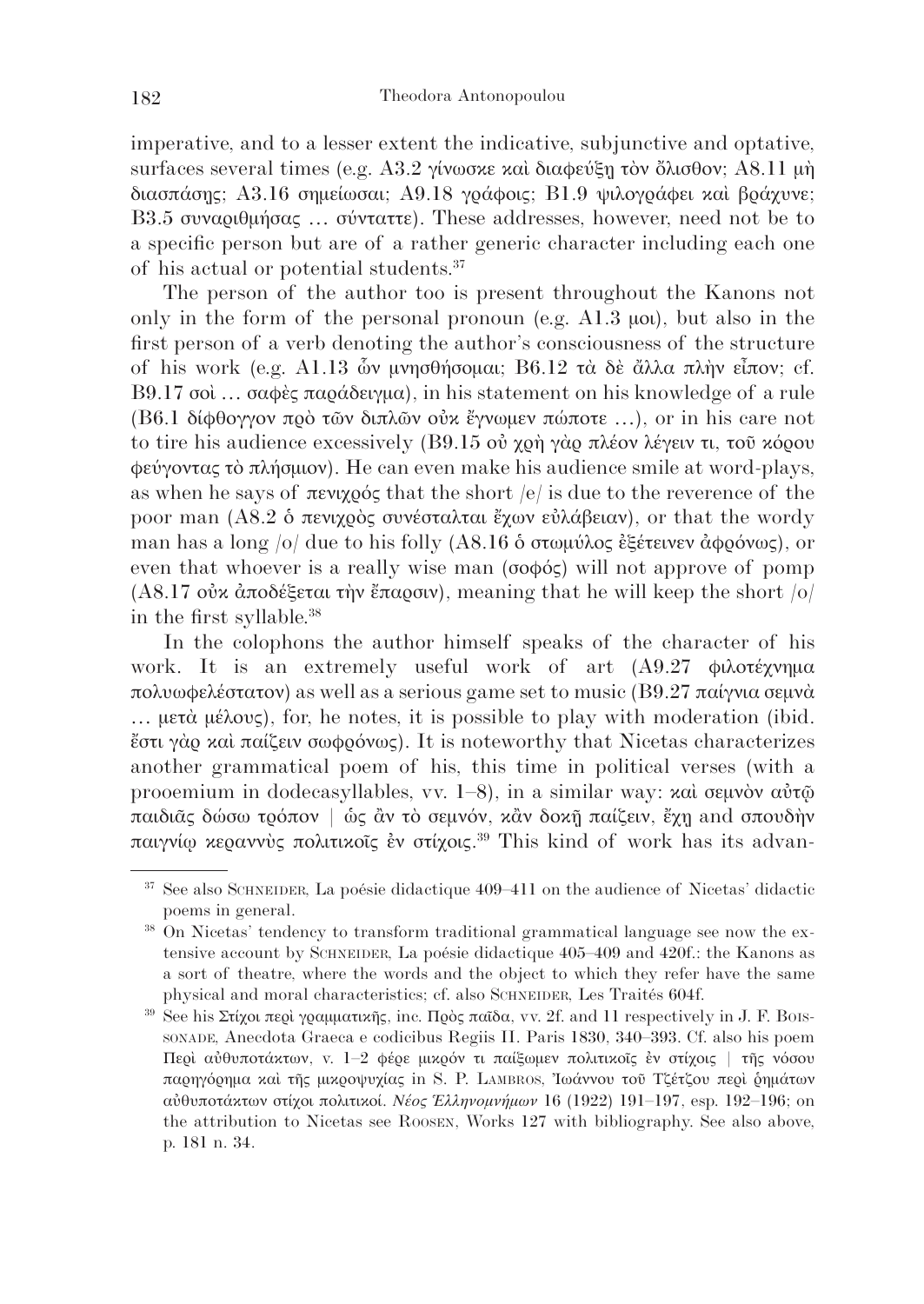tages for the author as well, as Nicetas himself admits in the latter poem, perhaps not without some exaggeration: it allowed him to write 1079 verses in just one night, a task which at the same time amused him.40 The composition of the Kanons overnight is out of the question due to the metrical complexity of the work. However, it appears that work at night appealed to Nicetas, as is also testified by another grammatical poem of his.<sup>41</sup> As for the ease and amusement of the author, these advantages would have certainly applied to the writing of the Kanons as well. Furthermore, even though Nicetas' only desire as a reward is the audience's prayer for the salvation of his soul (B9.27), he is convinced of the fame that his work will acquire: it will be called a best-seller<sup>42</sup> for literary men  $(A9.29; cf.$ B9.27).

Nicetas was right in his belief that his work served certain needs of both his contemporaries and posterity. As was already pointed out by Egenolff, the large number of manuscripts containing the Kanons is a testimony to their popularity.43 Egenolff himself listed seven new codices of the Kanons<sup>44</sup> in addition, on the one hand, to the ten codices of Nicetas' *XII deorum Epitheta* previously identified by Studemund,<sup>45</sup> most of which contain the Kanons as well, and on the other, to two more codices of the Kanons added by Cohn.<sup>46</sup> Subsequently, a list of 21 manuscripts containing Nicetas' "grammatical-lexicographical" poems was presented by Sickenberger in 1902.47 Another such list of 25 codices of Nicetas' grammatical poems in general (again with no distinction as to the Kanons) was compiled "exempli gratia" by Sajdak in 1914.48 Most recently an almost complete

<sup>46</sup> Rhythmi, esp. 654f. and 661.

<sup>40</sup> Στίχοι περὶ γραμματικῆς, inc. Πρὸς παῖδα, vv. 4–6 κἀμοὶ δέ, διδάσκοντι παιγνίου τρόπῳ, | γένοιτο μικρὸς τῆς μιᾶς νυκτὸς πόνος, | πόνων παρηγόρημα τῶν ἐν τῷ βίιω.

<sup>&</sup>lt;sup>41</sup> Στίχοι περὶ γραμματικῆς, inc. Καιρός, vv. 1f. Καιρὸς μὲν ὕπνου, καὶ καθεύδειν ἦν δέον· | ἀλλ' οὖν δι᾿ ὑμᾶς, παῖδες, ἀγρυπνητέον, and vv. 96f. ἀλλ᾿ ὑπνωτέον· | τὸ γὰρ πόνημα σὺν Θεῷ τέλος φέρει, in BOISSONADE, Anecdota Graeca III (1831), 323–327.

<sup>&</sup>lt;sup>42</sup> The word used is μεγαλεμπορία, which is not found in the dictionaries of LIDDELL – SCOTT – JONES, LAMPE, SOPHOCLES, DU CANGE, STEPHANUS, DEMETRAKOS, or KRIARAS; cf. μεγαλέμπορος. SCHNEIDER, on the other hand, translates "une aubaine (ou une cargaison?) pour les philologues", see his La poésie didactique 412.

<sup>43</sup> Die orthographischen Stücke 28.

<sup>44</sup> Ibid.

<sup>45</sup> See G. STUDEMUND, Anecdota Varia graeca musica metrica grammatica. Berlin 1886, 271–274.

<sup>47</sup> Die Lukaskatene 16f.

<sup>48</sup> See I. SAJDAK, Historia critica scholiastarum et commentatorum Gregorii Nazianzeni (*Meletemata Patristica* 1). Cracow 1914, 175f., 304; a few corrections to this list by ROOSEN, Works 120 n. 5. R. E. SINKEWICZ, Manuscript Listings for the Authors of the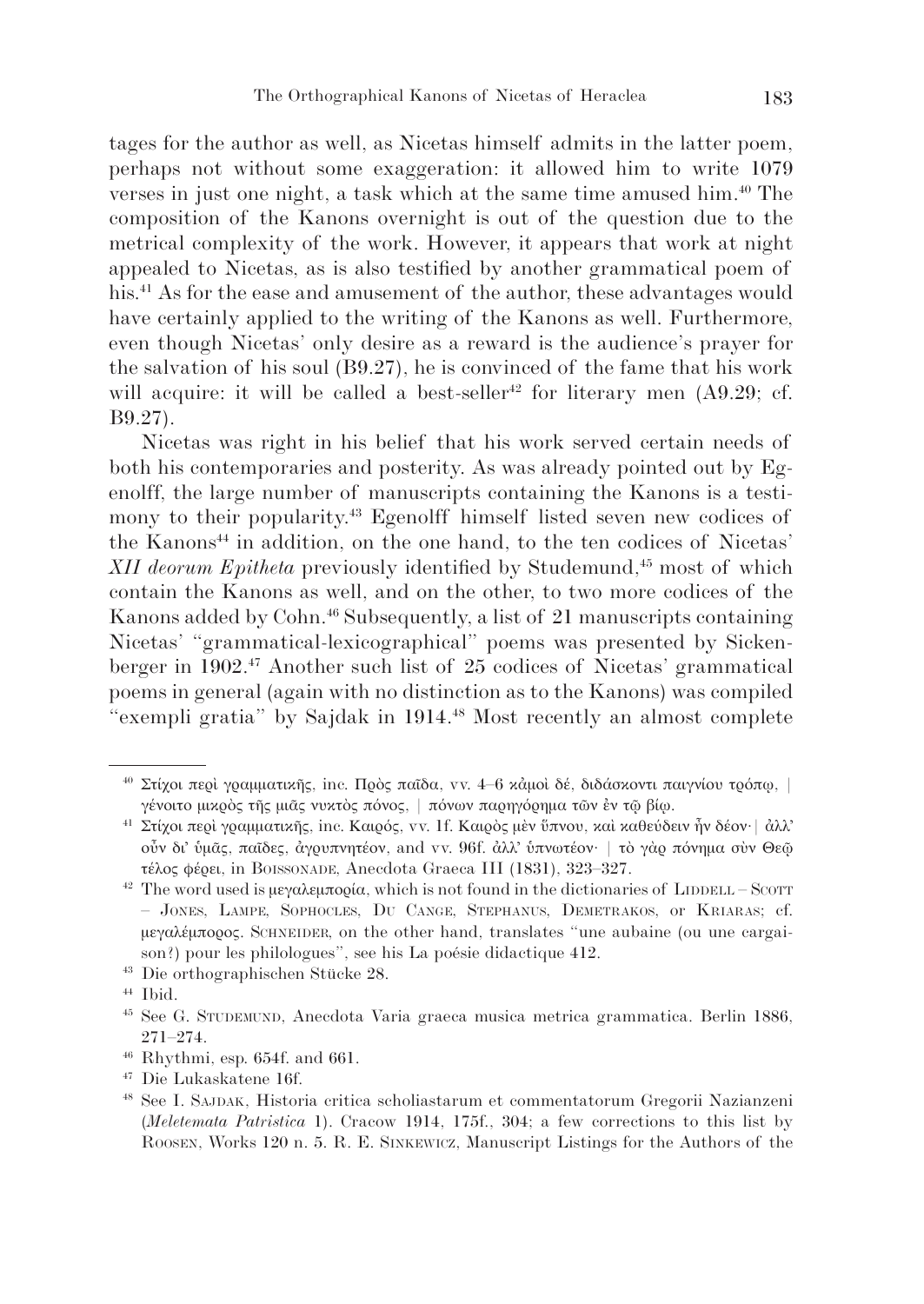manuscript list of the Kanons was published by Schneider within a more extended list of Nicetas' so-called "hymnographic poems". It identifies (though no date is given) 27 manuscripts of the Kanons, of which 15 were examined *in situ* or from microfilms.<sup>49</sup> To these I would like to add one more manuscript, Sinaiticus gr. 1204.50 Having personally examined all of the relevant manuscripts *in situ* or from microfilms (apart from the Cadomensis, of which no microfilm was available so far), the codices of the Kanons with the relevant folios are the following (the series in which the poems appear is indicated in parenthesis; the dates of the codices, where available, derive from published catalogues and related descriptions):

Alexandrinus 364 (–), ff. 211r–227v, 234r–242v (A, B fin. mutil.) Atheniensis Bibl. Nat. 1065 (14th c.), ff. 167v–180r (B, A) Atheniensis Bibl. Nat. 1379 (17th c.), ff. 419r–429v (A, B) Berolinensis gr. 181 (16th c.), ff. 162v–171r (B) Cadomensis 446 (17th c.), pp. 3–8 (A abbreviated) Dresdensis Da 37 (now in Moscow; 14th c. med.), ff. 446v–460v (A, B) Dresdensis Da 41 (16th c.), ff. 125r–148r (A, B) Flor. Laurentianus Plut. 57.26 (14th c.), ff.  $92r-112v$  (B, A) Oxon. Baroccianus 68 (15th c.), ff. 86v–94v (A) Parisinus gr. 2090 (16th c.), ff. 101v–108v (B mutil.) Parisinus gr. 2408 (13th c.), ff. 200r–207r (A, B) Parisinus gr. 2558 (15th c. in.), ff. 57r–72r (B, A) Parisinus gr. 2599 (16th c.), ff. 206r–232r (A, B) Parisinus gr. 2601 (16th c.), ff. 11v–21v (A fin. mutil.) Parisinus gr. 2617 (14th c.), ff. 178v–183r (B) Patmiacus 110 (13th c.), ff. 164v–182v (A, B) Patmiacus 322 (14th c.), ff. 233v–247v (B, A fin. mutil.) Rom. Vallicellianus B 99 (15th c.), ff. 70r–101r (A, B) Sinaiticus gr. 1204 (15th–16th c.), ff. 300r–316r (B) Vaticanus gr. 868 (14th c. in.), ff. 250v–264v (A, B) Vaticanus gr. 873 (Pars II, 15th c. in.), ff. 278v–290v (A, B) Vaticanus gr. 875 (13th c. ex.), ff. 298r–312r (A, B) Vaticanus gr. 1341 (13th–14th c.), ff. 186r–200r (B, A) Vaticanus gr. 1584 (15th c. med.), ff. 123r–143r (A, B) Vindobonensis phil. gr. 154 (14th c.), ff. 352v–367v (A, B)

Patristic and Byzantine Periods (*Greek Index Project Series* 4). Toronto 1992 gives manuscript lists for each of the works of a certain author; unfortunately, no separate heading for the Kanons is provided.

<sup>49</sup> La poésie didactique 398–404; the list is also published as part of the author's survey of the manuscripts of Byzantine orthographical works, see SCHNEIDER, Les traités 875–902.

<sup>50</sup> On this codex see M. NAOUMIDES, The Shorter Version of Pseudo-Zonaras, Lexicon, in: Serta Turyniana. Studies in Greek Literature and Palaeography in honor of Alexander Turyn. Urbana–Chicago–London 1974, 436–488, esp. 439.